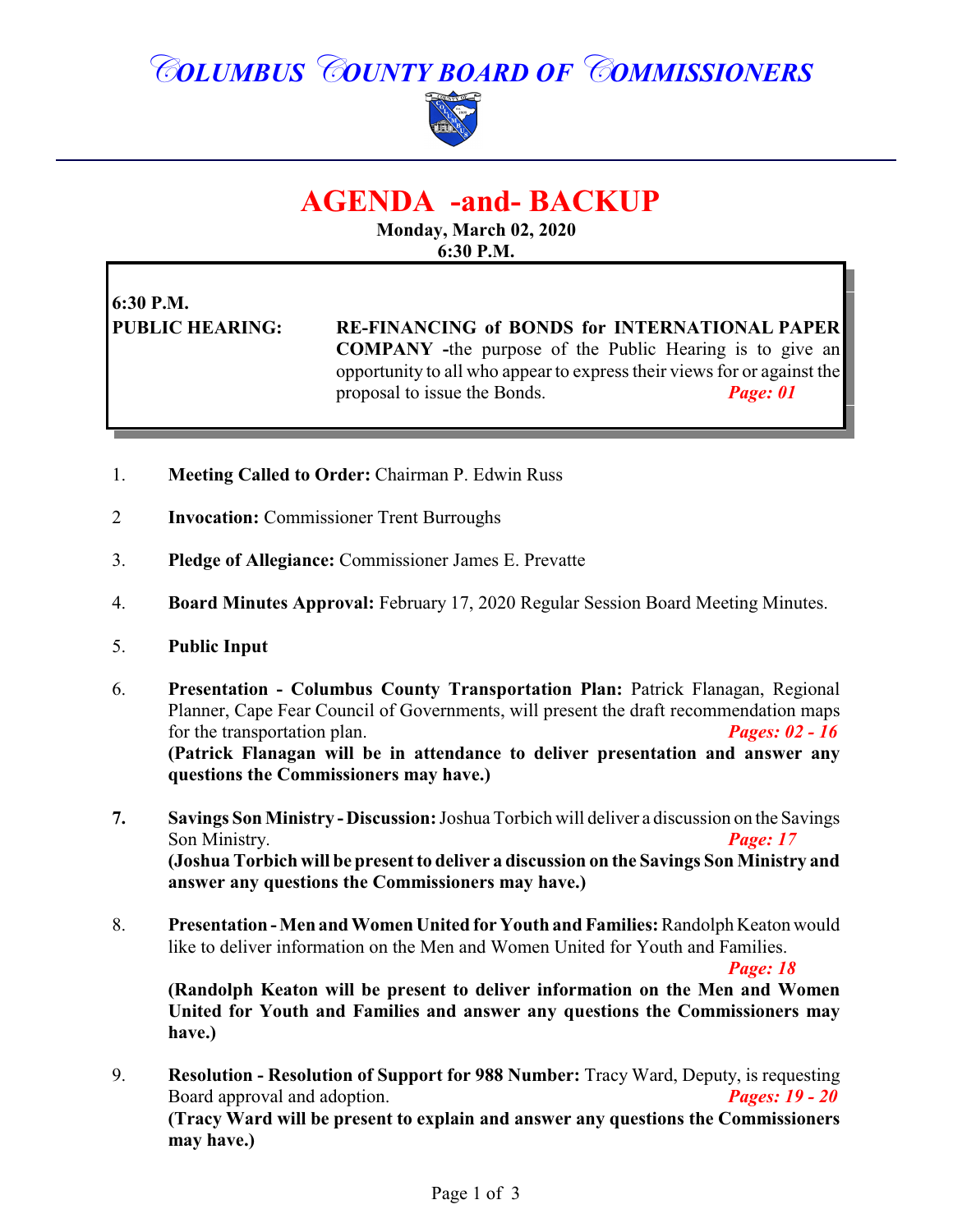- 10. **Economic Development Water Line Extension to Serve International Logistics Park:** Gary Lanier, Economic Development Director, is requesting formal approval for the Columbus County EDC and Public Utilities to move forward with the 16 inch water line extension to the International Logistics Park. *Page: 21* **(Gary Lanier will be present to explain and answer any questions the Commissioners may have.)**
- 11. **Economic Development Resolution Approving in Principle the Refinancing of a Project (as defined herein) for International Paper Company and Approving the Issuanceby theColumbus County Industrial Facilities and PollutionControlFinancing Authority of its Revenue Refunding Bonds in the Aggregate Principal Amount of not** to Exceed \$20,000,000: Gary Lanier, Economic Development Director, is requesting Board approval and adoption. **(The required Public Hearing was conducted on this day previous to the meeting.)** *Pages: 22 - 26* **(Gary Lanier will be present to explain and answer any questions the Commissioners may have.)**
- 12. **Public Transportation - Departmental Update:** Joy Jacobs, Public Transportation Director, will deliver a departmental update. *Pages: 27 - 31* **(Joy Jacobs will be present to deliver update and answer any questions the Commissioners may have.)**
- 13. **Resolution 100th Anniversary of Passage of Nineteenth Amendment to United States Constitution and Founding of League of Women Voters:** Commissioner James E. Prevatte is requesting Board approval and adoption. *Pages: 33 - 34* **(Commissioner Prevatte will be present to explain and answer any questions the Commissioners may have.)**
- 14. **Proclamation North Carolina 811 Safe Digging Month:** Howard Corey, Education Liaison, North Carolina 811, is requesting Board approval and adoption. *Pages: 35 - 36* **(Michael Stephens, County Manager, will be present to explain and answer any questions the Commissioners may have.)**

#### 15. **Appointment - Jobs Foundation:**

Commissioner Trent Burroughs as representative for Board of Commissioners

#### **RECESS REGULAR SESSION and enter into COMBINATION MEETINGof COLUMBUS COUNTY WATER and SEWER DISTRICTS I, II, III, IV and V BOARD MEETING**

#### 16. **Columbus County Water and Sewer Districts I, II, III, IV and V - Approval of Board Meeting Minutes:**

February 17, 2020 **Combination Meeting** of Columbus County Water and Sewer Districts I, II, III, IV and V Board Meeting **(5 sets)**

#### **ADJOURN COMBINATION MEETING of COLUMBUS COUNTY WATER and SEWER DISTRICTS I, II, III, IV and V BOARD MEETING**